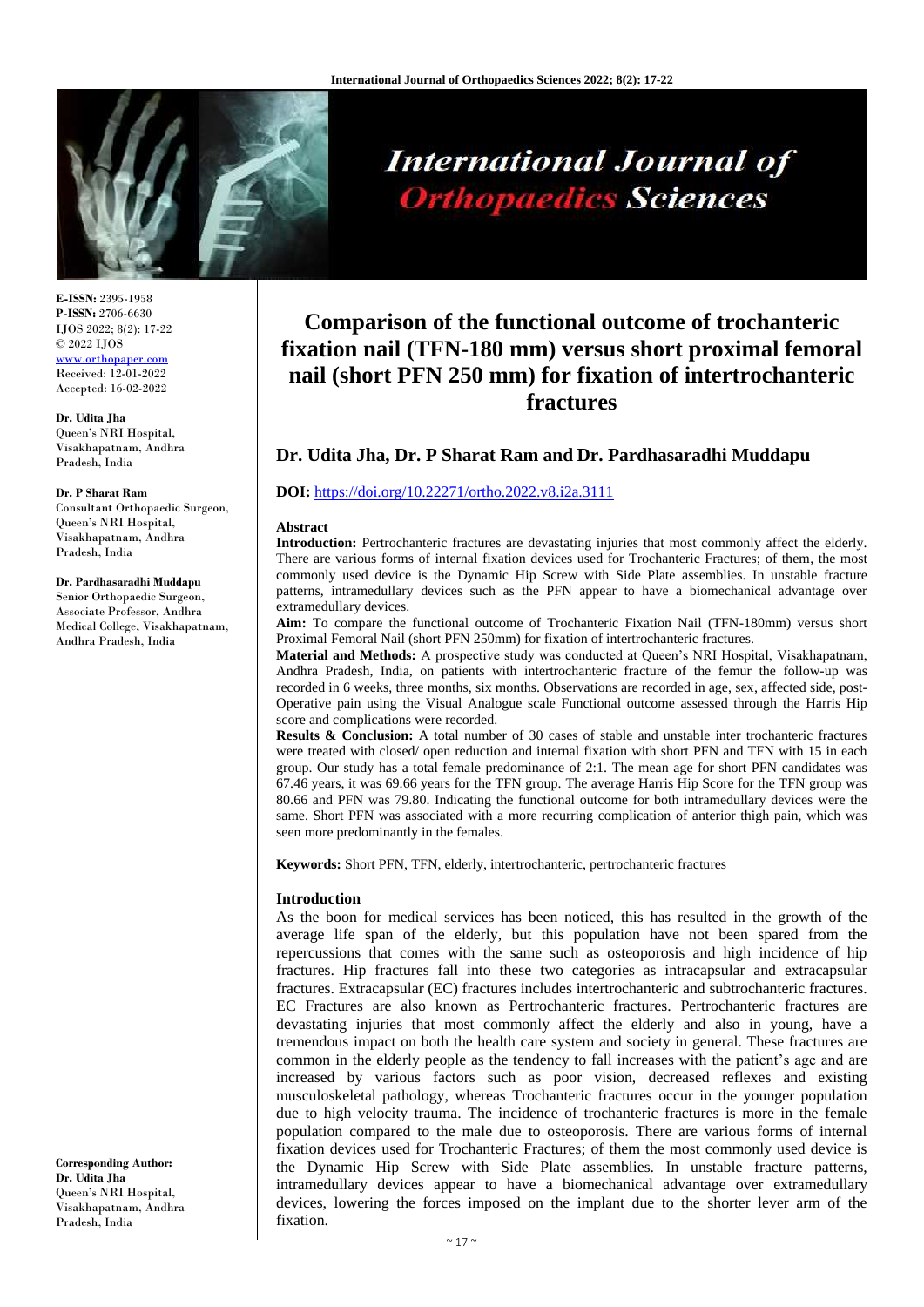International Journal of Orthopaedics Sciences [www.orthopaper.com](http://www.orthopaper.com/)

The present study aimed to compare the Trochanteric Fixation nail with the short proximal femoral nail, to determine if the use of the nail decreased postoperative pain, improved function, and lowered the post-operative complications in patients with a trochanteric fracture with either stable or unstable pattern.

# **Materials and Method**

A prospective study was conducted at Queen's NRI Hospital, Visakhapatnam, Andhra Pradesh, India, on patients with intertrochanteric fracture of the femur who fulfilled the inclusion criteria from a period of September 2019 to January 2021. Clearance from Institutional Ethical and Scientific committee was taken prior to initiation of the study and the outcomes were recorded radiologically and functionally.

I**nclusion Criteria:** a) Adult patients with inter trochanteric fracture femur with or without subtrochanteric extension. b) Age group above 30 years of age. c) All sexes. d) Patients with no signs of active infection. e) No specific duration of illness. f) Patient willing to participate.

**Exclusion Criteria:** a) Patient with previous surgeries to the same proximal femur. b) Patients with pathological fractures other than osteoporosis. c) Young patients (less than 30 years). d) Patients with open injuries. e) Patients with neurovascular deficiency. f) Patients medically unfit for surgery. g) Acute active infection of the hip. h) Periprosthetic fractures. i) Patients having deformities or pathologies of other joints of the lower limb have adverse effects on the functional outcomes of surgery. j) Refusal for surgery.

**Sample:** A total number of 30 cases were chosen for the whole study and surgically managed with closed reduction and

internal fixation, 15 of which were TFN for implants and the other 15 were short PFN.

**Intervention:** after obtaining a thorough history and performing a detailed clinical examination and stabilisation with primary first aid, upon patient's consent admission was given and regular surgical lab tests with additional special tests according to the need per the PAC were done. At the time of surgery under spinal anesthesia, each patient was positioned on the fracture table and closed reduction was performed under fluoroscopic guidance, choice of iv antibiotic was given half an hour prior to incision. Open reduction was thus performed and either of the implants was chosen both 8.0 mm lag and 6.4mm derotation bolts were fixed in that sequence to ensure compression and the tip-apex distance was carefully maintained, distally fixed with 4.9 locking bolt and the position and reduction confirmed under fluoroscopic guidance before jig removal. The closure is performed in layers.

**Statistical Analysis:** The Pearson's Chi-Square test observed the rate of union (maximum range of movements), complications and functional outcomes in proximal femoral fracture after administration in groups. The comparison was made using the student t test and a p-value of  $\leq 0.005$  was considered significant.

**Data Organization:** The mean duration between fracture and time of surgery was 7 to 10 days, all patients were operated on under spinal anaesthesia and the mean duration of surgery for both the groups was less than the standard long PFN patient were randomly allocated in each group, the follow up was recorded in 6 weeks, three months, six months. And observations are recorded in age, sex, affected side, postoperative pain, walking ability, Harris hip score, range of motion and complications.

|                                                                              | Hip ID:                                                                                                                              |            |  |  |
|------------------------------------------------------------------------------|--------------------------------------------------------------------------------------------------------------------------------------|------------|--|--|
| <b>Harris Hip Score</b>                                                      | Study Hip:<br><b>CLut</b><br><b>CI Right</b><br>Examination Date (MM/DD/YY):<br>Subject initials: 1<br><b>Medical Record Number:</b> |            |  |  |
| interval:                                                                    |                                                                                                                                      |            |  |  |
|                                                                              | <b>Harris Hip Score</b>                                                                                                              |            |  |  |
| Pain covers one?                                                             | <b>Stairs</b>                                                                                                                        |            |  |  |
| [] None or ignores it (44)                                                   | [3] Normally without using a rading (4).                                                                                             |            |  |  |
| [3 Slight, occasional, no compromise in activities (40).                     | D Normally using a railing (2)                                                                                                       |            |  |  |
| [] Mild picin, no effect on average activities, rarely moderate              | $\square$ in any manner (1)                                                                                                          |            |  |  |
| pain with unusual activity; may take aspirin (30)                            | C) Unable to do stairs (0)                                                                                                           |            |  |  |
| [] Moderate Pain, tolerable but makes concession to pain.                    | <b>Put on Shoes and Bocks</b>                                                                                                        |            |  |  |
| Some limitation of ordinary activity or work. May require                    | O With spac (4)                                                                                                                      |            |  |  |
| Docasional pain medication stronger than aspirin (20)                        | S With difficulty (2)                                                                                                                |            |  |  |
| [] Marked pain, serious limitation of activities (10)                        | D. Unable (0)                                                                                                                        |            |  |  |
| [2] Totally disabled, crippled, pain in bed, bedraden (0).                   | Absence of Deformity (All yes - 4; Less Tran 4 =0)                                                                                   |            |  |  |
| Limp                                                                         | Lees than 30" fixed fixaton contracture<br>D Yes D No                                                                                |            |  |  |
| D None (11)                                                                  | Less than 10° fixed abduction                                                                                                        | □ Yes □ No |  |  |
| (2) Slight (8)                                                               | Less than 10" fixed internal rotation in orderation [ ] Yes<br>□ No                                                                  |            |  |  |
| El Moderate (5)                                                              | Limb length discrepancy less than 3.2 cm [] Yes<br>□ No                                                                              |            |  |  |
| 口 Severa (0)                                                                 | Range of Motion ("industes numed                                                                                                     |            |  |  |
| <b>Buppert</b>                                                               | Fieston (*140°)                                                                                                                      |            |  |  |
| L) Nome (11)                                                                 | Abduction ("40")                                                                                                                     |            |  |  |
| [2] Carve for long walks (7)                                                 | Adduction ("40")                                                                                                                     |            |  |  |
| Cane most of time (5)                                                        | External Rotation (*40*)                                                                                                             |            |  |  |
| C) One snutch (3).                                                           | Internal Rotation (1401)                                                                                                             |            |  |  |
| El Two canes (2)                                                             | <b>Range of Metion Scale</b>                                                                                                         |            |  |  |
| [7] Two-couldbes-oc-soli-able to walk (0)                                    | 211" - 300" (8)<br>$61^{\circ} - 100$ (2)                                                                                            |            |  |  |
| Diatent Observator and results                                               | $161^{\circ}$ - 210° (6)<br>$-31^{\circ} - 60^{\circ}$ (1)                                                                           |            |  |  |
| D. Unlimited (11)                                                            | $101^{\circ} - 160^{\circ}$ (3)<br>$0'' - 30''$ (0)                                                                                  |            |  |  |
| [2] fishe interesting (fit)                                                  | Range of Mation Score                                                                                                                |            |  |  |
| Two or three blocks (5)                                                      |                                                                                                                                      |            |  |  |
| □ Indoors pnly (2)                                                           | <b>Total Harris Hip Score</b>                                                                                                        |            |  |  |
| [3 Bed and chair only (0)                                                    | Excellent                                                                                                                            | 99-100     |  |  |
| <b>Sitting</b>                                                               |                                                                                                                                      |            |  |  |
| [ Comfortably in ordinary chair for one hour (5)                             | Good                                                                                                                                 | 80.89      |  |  |
| [] On a high chair for 30 minutes (3).                                       | Fair                                                                                                                                 | $70 - 79$  |  |  |
| [3 Unable to sit comfortably in any chair (0)<br>Enter public transportation |                                                                                                                                      |            |  |  |
| $\Box$ Yes $\{1\}$                                                           | Poer                                                                                                                                 | đ          |  |  |
| [] No (D)                                                                    |                                                                                                                                      |            |  |  |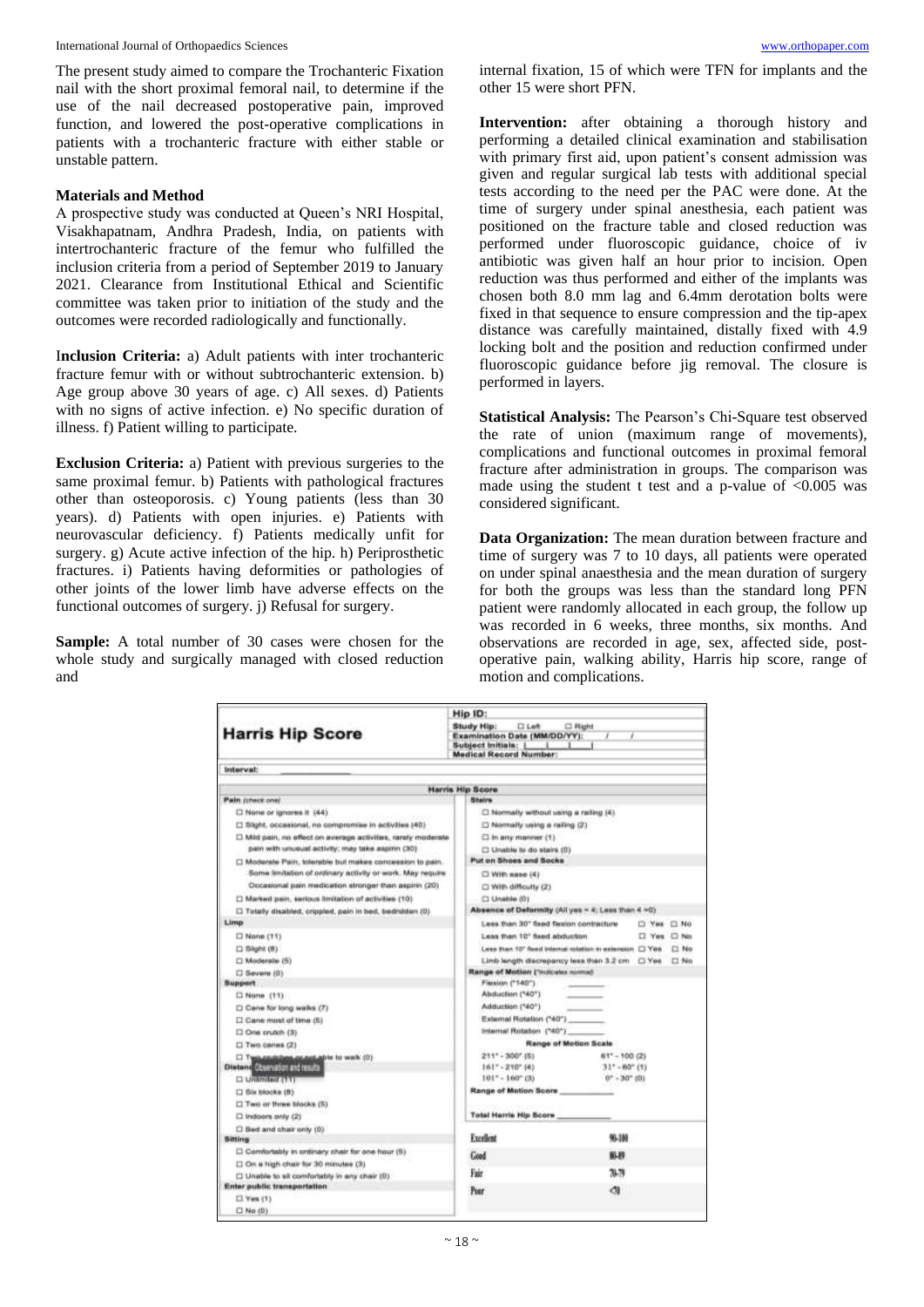

**Fig 2:** TFN and PFN



**Fig 3:** Loaded Nail

#### **Observation and Result**

A total number of 30 cases of stable and unstable inter trochanteric fractures were treated with closed/ open reduction and internal fixation with short PFN and TFN. In our study the mean age for short PFN candidates was 67.46 years, it was 69.66 years for the TFN group. Our study has a total female predominance of 2:1 while there was no such affection for either of the groups as in short PFN group 11 females and 4 males and in TFN group 8 females and 7 males. There was an equal distribution of cases with respect to sides as 15 were affected by right sided involvement while the other 15 with left sided in the total study. Amongst the groups 7 right short PFN and 8 Left short PFN while in TFN 8 right sided and 7 left sided.

**Table 1:** Age, sex and side comparison between TFN and short PFN groups

|           | <b>TFN</b> | <b>PFN</b> |
|-----------|------------|------------|
| Age       | 69.66      | 67.46      |
| Sex(F:M)  | 11:4       | 8:7        |
| Side(R:L) | 8:7        | 7:8        |

The post-operative pain was assessed using a visual analogue scale (VAS). Our study suggests that most of the patients had slight pain in the either groups while none had any marked or severe pain and only 1 patient had moderate pain in the short PFN group.

**Table 2:** Pain score comparison between TFN and short PFN groups

|                   |            | Group      |              |  |
|-------------------|------------|------------|--------------|--|
| <b>Pain Score</b> | <b>TFN</b> | <b>PFN</b> | <b>Total</b> |  |
| Moderate Pain     |            |            |              |  |
| Mild              |            |            |              |  |
| Slight            |            | 12         | 22           |  |
| None              |            |            |              |  |
| Total             |            |            |              |  |

In our study we found that 12 patients (of the whole study) had no limp, 8 patients of the TFN group had a slight limp while 7 patients of the short PFN group had a slight limp, 2 patients of the TFN group had moderate limp while 1 patient of short PFN group had moderate limp.

**Table 3:** Comparison of Limp between TFN and short PFN groups

|                   | Group      |            |              |
|-------------------|------------|------------|--------------|
| <b>Limp Score</b> | <b>TFN</b> | <b>PFN</b> | <b>Total</b> |
| Moderate          |            |            |              |
| Slight            |            |            |              |
| None              |            |            |              |
| Total             |            |            |              |

On the basis of the use of walking aid our study found that 15 patients in the total study required no support to walk post operatively, 4 patients of the TFN group used canes

for long walks while 6 of short PFN group used canes for long walk, 2 patients of the TFN group needed to use cane most of the time while only 1 Patient of short PFN group needed cane most of the time, one 1 patient of TFN group needed to use one crutch for walking whereas none in the short PFN group and no patient needed two canes in the TFN group but 1 patient requires two canes in the short PFN group.

**Table 4:** Walking aid usage amongst TFN and short PFN groups

|                     | Group      | <b>Total</b> |    |
|---------------------|------------|--------------|----|
| <b>Support</b>      | <b>TFN</b> | <b>PFN</b>   |    |
| Two Canes           |            |              |    |
| One Crutch          |            |              |    |
| Cane most of time   |            |              |    |
| Cane for long walks |            |              |    |
| None                |            |              | 15 |
| Total               |            |              |    |

ROM grade (Circumduction of the hip in degrees) is calculated by assessing the range of motion of the hip in all planes and corresponding to that range a number is allotted as per the Harris Hip score, for each patient in each group at 6 weeks, 3 months and 6 month as a form of assessment for bony union post operatively. The results showed for all patients ROM grade subsequently improving with each follow up and maximum at the 6 months and thereafter no noticeable change observed.

Average Harris Hip Score for TFN group was 80.66 of which 2 had good outcome, 2 had fair outcome,9 had good outcome and 2 had excellent outcome and PFN was 79.80 of which 2 had poor outcome, 5 had fair outcome, 3 had good outcome, 5 had excellent outcome.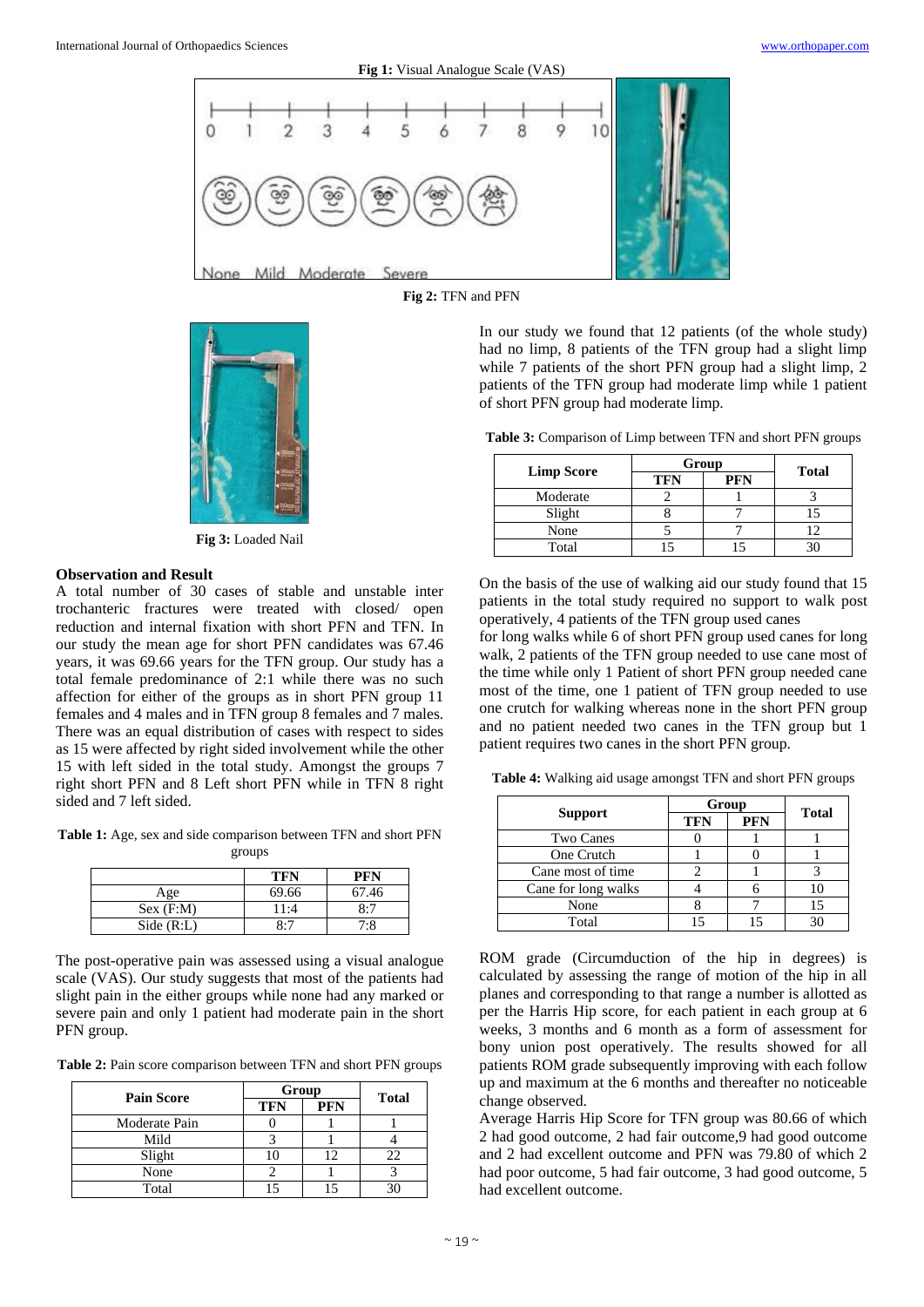**Table 5:** Comparison of Harris Hip score between TFN and short PFN groups

|  | $ Group N $ Mean | -SD                     | <b>T-Value P-Value</b> | <b>Decision</b>       |
|--|------------------|-------------------------|------------------------|-----------------------|
|  |                  | TFN 15 80.6667 11.81202 | 0.190                  | 0.850 Not Significant |
|  |                  | PFN 15 79.8000 13.10507 |                        |                       |

**Table 6:** Comparison of functional outcomes amongst TFN and short PFN groups

|         |           | Group      |            |        |
|---------|-----------|------------|------------|--------|
|         |           | <b>TFN</b> | <b>PFN</b> | Total  |
| Outcome | Poor      | 2          | 2          | 4      |
|         |           | 13.3%      | 13.3%      | 13.3%  |
|         | Fair      | 5          | 2          |        |
|         |           | 33.3%      | 13.3%      | 23.3%  |
|         | Good      | 3          | 9          | 12     |
|         |           | 20.0%      | 60.0%      | 40.0%  |
|         | Excellent | 5          | 2          |        |
|         |           | 33.3%      | 13.3%      | 23.3%  |
| Total   |           | 15         | 15         | 30     |
|         |           | 100.0%     | 100.0%     | 100.0% |

With respect to complications 6 of the PFN patients had anterior thigh pain, 1 had screw migration and 1 had screw cut out with varus collapse.

## **Complications**

| Complication                     | <b>TFN</b>     | <b>Short PFN</b> |
|----------------------------------|----------------|------------------|
| Peri Implant Fracture            | 00             | 00               |
| Anterior thigh pain              | 00             | 06               |
| Screw migration                  | 0 <sup>0</sup> | 01               |
| Infection                        | 0 <sup>0</sup> | 00               |
| Varus collapse and screw cut out | 00             | 01               |
| Z effect                         | 0 <sup>0</sup> | 00               |
| Reverse Z effect                 | 0 <sup>0</sup> | 00               |
| Avascular necrosis               | 00             | 0 <sup>0</sup>   |
| Mortality                        | 0 <sup>0</sup> | 00               |
| Sciatic Nerve Palsy              | 0 <sup>0</sup> | 00               |
| Non-Union                        | 00             | 00               |

**Table 7:** Complications between TFN and short PFN

The TFN group has no anterior thigh pain whereas 40% (6 out of 15) patients from short PFN group shows anterior thigh pain and shows a statistical significance. In the total of 15 short PFN patients 6 had anterior thigh pain, of which 4 were females.



**Fig 4:** Pre op



**Fig 5:** 6 months Follow up (short PFN)



**Fig 6:** Pre-op



Fig 7: 6<sup>th</sup> month post op (TFN)

# **Discussion**

As the elderly population is at a higher risk for falls due to muscle weakness, use of excess prescription medications, use of an assistive device, arthritis, depression, age older than 80 years, impairment in gait, balance, cognition, vision and activities of daily living [1] .

These fractures are so far the most frequent cause of hospitalization after a fall in the elderly population and the treatment is highly expensive, even though due to good infrastructure and medical advancements the fracture incidence has slowed down in the developed countries but the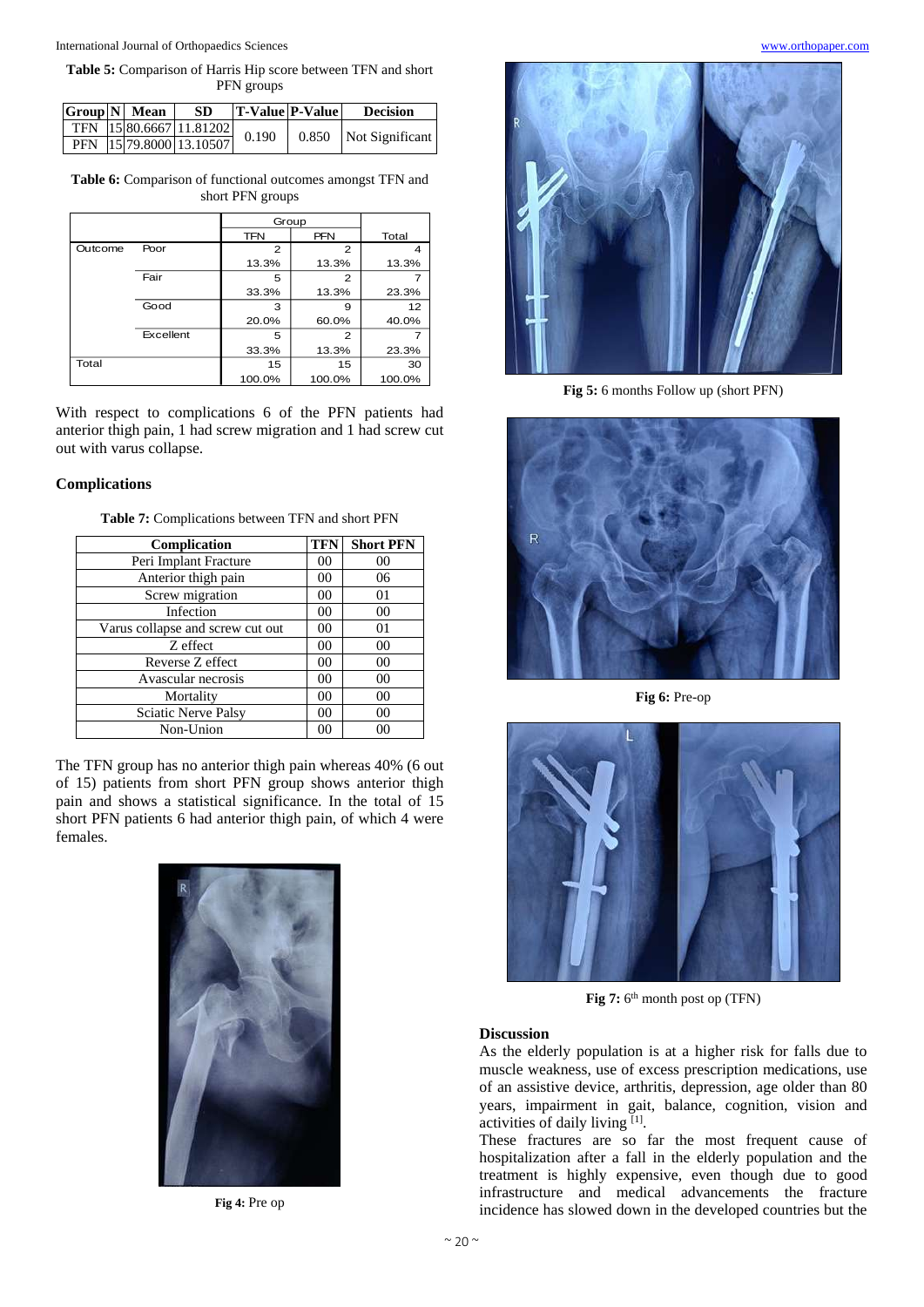#### International Journal of Orthopaedics Sciences [www.orthopaper.com](http://www.orthopaper.com/)

global incidence is still rising <sup>[2]</sup>. The incidence of trochanteric fractures is more in the female population compared to the male due to osteoporosis. In a Swedish study of more than 20,000 patients, the incidence of hip fractures in women doubled every 5.6 years after the age of 30 years <sup>[5]</sup>. While the average length of femur in the Chinese Population has been reported as 428mm the anterior curvature is located in the middle of the femur on the other hand the Japanese population averaged to be around 395.7mm in terms of femur length, no sex wise demarcation was assessed in these studies  $[3]$ . The average length of femur in the Indian population is 433.8+/- 31.4mm [4] hence the short PFN being 250mm in length is expected to impinge at the anterior bow of the femur which is more or same likely to be at this point causing anterior thigh pain which can be avoided by the use of TFN which is calibrated at 180mm. It can be successfully inserted below the distal isthmus not only without jamming but also without reaming. Furthermore, TFN reduces stress concentration at the tip and the smaller distal diameter prevents femoral shaft fractures. Previously the sliding hip screw or D.H.S. was considered as the Gold standard for treating stable trochanteric fractures, but excessive collapse with shortening and high failure rates are concerns about their use in unstable trochanteric fractures  $[3]$ . In unstable trochanteric fractures, intramedullary devices have an advantage of load sharing with smaller bending moments allowing early weight bearing and preventing excessive collapse and have biomechanical advantage over their extra medullary counterparts<sup>[3]</sup>. They act as a buttress to prevent medialisation of the shaft and provides more efficient load transfer and is designed to provide linear intraoperative compression of head neck segment to shaft along with rotational stability which minimises malunion of neck. Both TFN and short PFN works on controlled collapse at the fracture site which have load sharing ability, short lever arm provides relative stability and secondary bone healing [9]. The most important technical aspects of screw insertion are (1) placement within 1cm of subchondral bone to provide secure fixation and <sup>[2]</sup> central position in the femoral head (tip-apex distance).The tip apex distance can be used to determine lag screw position within the femoral head. This measurement is expressed in millimetres, the sum of the distances from the tip of the lag screw to the apex of the femoral head on both AP and lateral radiographic views [10]. The sum should be  $\leq 25$ mm to minimize the risk of lag screw cut out. The minimum is reported to be 10mm [6]. We chose Harris Hip score for evaluating the functional outcome of this study which has been an excellent tool for inferring the prognosis of the functional ability of the patients managed with surgery with either of the implants  $[12]$ . our study testify that both short PFN and TFN have similar favourable outcome rate irrespective of patients age or sex and has normal bony union rates when compared to the older generation implants Like DHS, and the long PFN with the added benefit of decrease surgery duration, decreased blood loss, decreased C arm exposure and a probable early ambulation to the patients [13].

Out of the complications anterior thigh pain, screw back out and varus collapse are the most common. Anterior thing pain more common with cases managed with short PFN due to impingement of tip of the nail at the isthmus and level of anterior bowing of the femur [11], considerably more common in females owing to shorter and thinner anatomy of the femur bone than males. Intramedullary nails with two lag screws were designed to improve rotational control and bony

purchase within the femoral head, thus resisting cut out and subsequent fixation failure <sup>[5]</sup>. This implant design, however, has led to the recognition of a new failure pattern—the Zeffect phenomenon— which manifests as collapse of the head/neck fragment resulting in protrusion of the superior lag screw and migration of the inferior lag screw lateral to the nail <a>[14, 15, 16]</a>. In our study we had one case of screw backout in the short PFN Group which was compensated by the patient using walking cane on the opposite side for all the activities but bony union was achieved on radiograph indicative of the overall risk of the complication associated with any kind of intramedullary device used to fix intertrochanteric fractures of the femur and is not pertaining to any specific implant group [7]. In our study we had one patient with varus collapse with screw cut out from the short PFN group which occurred secondary to another trauma and not due to the implant itself, patient was non ambulatory for the most part but could stand and walk with limp up to 5 blocks with support with moderate pain, there was 2cm of supratrochanteric shortening of the affected limb. The patient was advised for revision with implant removal and refixation but did not comply upon studies by Dr Anandsrinivas A. Sowlee *et al*. [7] and PK Jangde et al. [8] suggests no significant difference between the either groups rather it is a factor dependent upon peroperative reduction and have similar rates in both the groups.

# **Conclusion**

Pertrochanteric fractures are one amongst the notorious conditions debilitating the elderly. The current regimen is to surgically intervene with any choice of implant being extra medullary and/or intramedullary. For unstable IT fractures Intramedullary nailing is the preferred option as it creates biomechanically a stable construct. The functional outcome for both TFN and short PFN are similar in terms of pain relief, range of movements, which was assessed by Harris hip score. The complications associated were independent of the implant choice rather the nature of the intramedullary fixation biomechanics and intra-operational techniques. The standard short PFN group presented with complication of femoral nail impingement and hence is associated with anterior thigh pain, predominantly more common in females. Most of the previous studies have compared the short PFN with the long PFN but not sufficient data is available for comparison between TFN and short PFN. A small sample size is the main limitation of the current study and a more sufficiently powered, multicentre, adequately randomised prospective cohort with a longer follow up would determine a better data analysis.

### **Acknowledgements**

I take this opportunity to express my deep sense of respect and regards, to my teacher and guides Dr. P. Sharat Ram, (D.Ortho, DNB Ortho), Dr. Pardhasaradhi Muddapu (M.S. Ortho), Dr. K. Vasanth Babu (D. Ortho, Ordin. Ortho.) for their valuable guidance and constant encouragement during establishment of this study. Dr. Vijaya Laxmi, MD. Chairperson, Queen's NRI Hospital, Visakhapatnam and CEO P. Chandra Mouleeswara Rao, for allowing me to conduct this study in hospital and supporting me in every way possible. I am obliged to my colleagues, Dr. Syed Mahammad Basha, Dr. Y. Srinivas, Dr. Janaki, Dr. Kabilan and Pushpa for their innumerable guidance and assistance. There was no conflict of interest.